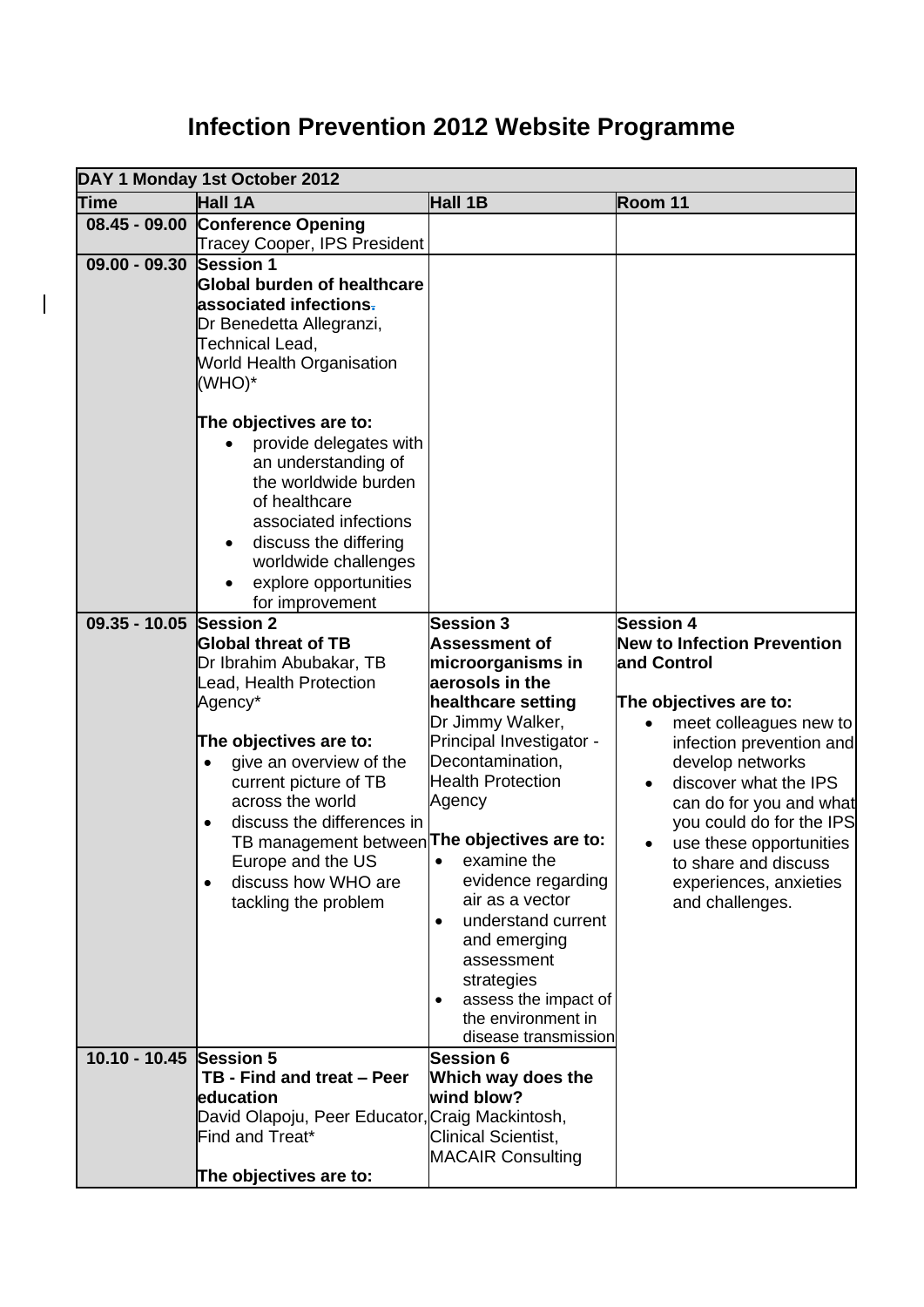|                 | $\bullet$                            | understand the role of The objectives are to: |                                    |
|-----------------|--------------------------------------|-----------------------------------------------|------------------------------------|
|                 | third sector                         | put ventilation and                           |                                    |
|                 | organisations in                     | air hygiene into                              |                                    |
|                 | controlling TB                       | context in terms of                           |                                    |
|                 | explore how the role of              | overall causes of                             |                                    |
|                 | the Peer Educator can                | <b>HCAI</b>                                   |                                    |
|                 | support screening,                   | identify the basic<br>$\bullet$               |                                    |
|                 | diagnosis and                        | principles of                                 |                                    |
|                 | adherence to                         | ventilation systems                           |                                    |
|                 | treatment hard to                    | suggest a role for                            |                                    |
|                 | reach groups                         | the audience as                               |                                    |
|                 | be aware of NICE                     | users of the                                  |                                    |
|                 | guidance in relation to              | systems                                       |                                    |
|                 | hard to reach groups                 |                                               |                                    |
| $10.45 - 11.30$ |                                      | <b>REFRESHMENTS AND EXHIBITION OPENING</b>    |                                    |
| 11.30-12.05     | <b>Session 7</b>                     |                                               |                                    |
|                 | <b>EM Cottrell Lecture -</b>         |                                               |                                    |
|                 | Think; Plan; Do                      |                                               |                                    |
|                 | Professor Judith Tanner,             |                                               |                                    |
|                 | <b>Professor of Clinical Nursing</b> |                                               |                                    |
|                 | Research, De Montfort                |                                               |                                    |
|                 | <b>University</b>                    |                                               |                                    |
|                 |                                      |                                               |                                    |
|                 | The objectives are to:               |                                               |                                    |
|                 | develop a 'can do'                   |                                               |                                    |
|                 | attitude                             |                                               |                                    |
|                 | demystify research                   |                                               |                                    |
|                 | discuss implementing                 |                                               |                                    |
|                 | your research into<br>practice       |                                               |                                    |
| 12.10 - 12.30   | <b>IPS Annual General Meeting</b>    |                                               |                                    |
|                 | Voting for Vice President            |                                               | Exhibition viewing for non members |
| $12.30 - 13.45$ |                                      | <b>REFRESHMENTS AND EXHIBITION VIEWING</b>    |                                    |
| $13.45 - 14.20$ | <b>Session 8</b>                     |                                               |                                    |
|                 | Do league tables improve             |                                               |                                    |
|                 | patient safety? Perspectives         |                                               |                                    |
|                 | from across the pond                 |                                               |                                    |
|                 | Russell Olmsted, Director,           |                                               |                                    |
|                 | Infection Prevention & Control       |                                               |                                    |
|                 | Services, St. Joseph Mercy           |                                               |                                    |
|                 | Health System (SJMHS),               |                                               |                                    |
|                 | Michigan, USA                        |                                               |                                    |
|                 |                                      |                                               |                                    |
|                 | The objectives are to:               |                                               |                                    |
|                 | identify the lessons                 |                                               |                                    |
|                 | learned from the                     |                                               |                                    |
|                 | introduction of                      |                                               |                                    |
|                 | mandatory reporting in<br>the USA.   |                                               |                                    |
|                 |                                      |                                               |                                    |
|                 | discuss the positives                |                                               |                                    |
|                 | and negatives of                     |                                               |                                    |
|                 | mandatory reporting                  |                                               |                                    |
|                 | explore what a                       |                                               |                                    |

 $\begin{array}{c} \begin{array}{c} \end{array} \end{array}$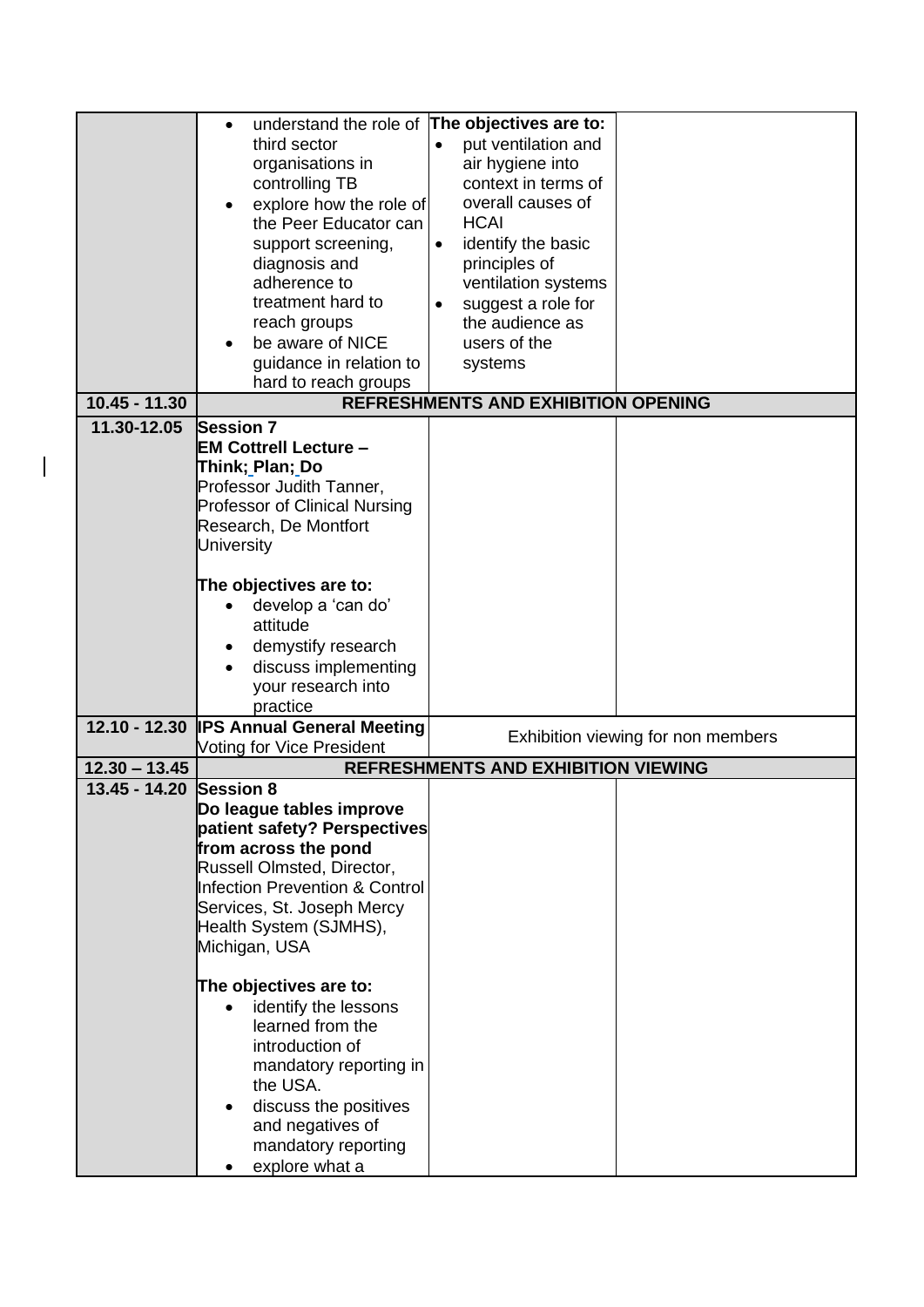| 14.20 - 14.55 Session 9<br>$15.00 - 15.35$ | professional society<br>can do to deliver the<br>positive and avoid the<br>negative aspects of<br>mandatory reporting<br>Oral papers x 2                                                                                                                                            | <b>Session 10</b><br>Oral papers x 2       | <b>Session 11</b><br>Oral papers x 2                                                                                                                                                                                                                                                                                                                                                                                                                                                                                      |
|--------------------------------------------|-------------------------------------------------------------------------------------------------------------------------------------------------------------------------------------------------------------------------------------------------------------------------------------|--------------------------------------------|---------------------------------------------------------------------------------------------------------------------------------------------------------------------------------------------------------------------------------------------------------------------------------------------------------------------------------------------------------------------------------------------------------------------------------------------------------------------------------------------------------------------------|
| $15.35 - 16.20$                            | Session 12 Poster Viewing in designated poster viewing area                                                                                                                                                                                                                         | <b>REFRESHMENTS AND EXHIBITION VIEWING</b> |                                                                                                                                                                                                                                                                                                                                                                                                                                                                                                                           |
| 16.25 - 17.25 Session 13                   | Infection Prevention in the<br>Dock<br>This session will be facilitated<br>by 7lp Solicitors<br>The objectives are to:<br>take the mystery out of<br>courtroom appearances<br>provide an interactive<br>insight into how to<br>conduct oneself if<br>summoned to appear in<br>court |                                            | <b>Session 14</b><br>Making the most of your<br>competence framework: a<br>practical workshop<br>Margaret Tannahill, Consultant<br>Nurse Infection Control, Care<br>Inspectorate<br>The objectives are to:<br>• identify a variety of uses for<br>the Competence Framework<br>in relation to practice<br>• understand how the<br><b>Competence Framework</b><br>can be used for personal,<br>team and service<br>development<br>• explore how the<br>Competence Framework is<br>being used in practice and<br>by Branches |

\*speaker is still to confirm their details are correct, their job title and organisation may change.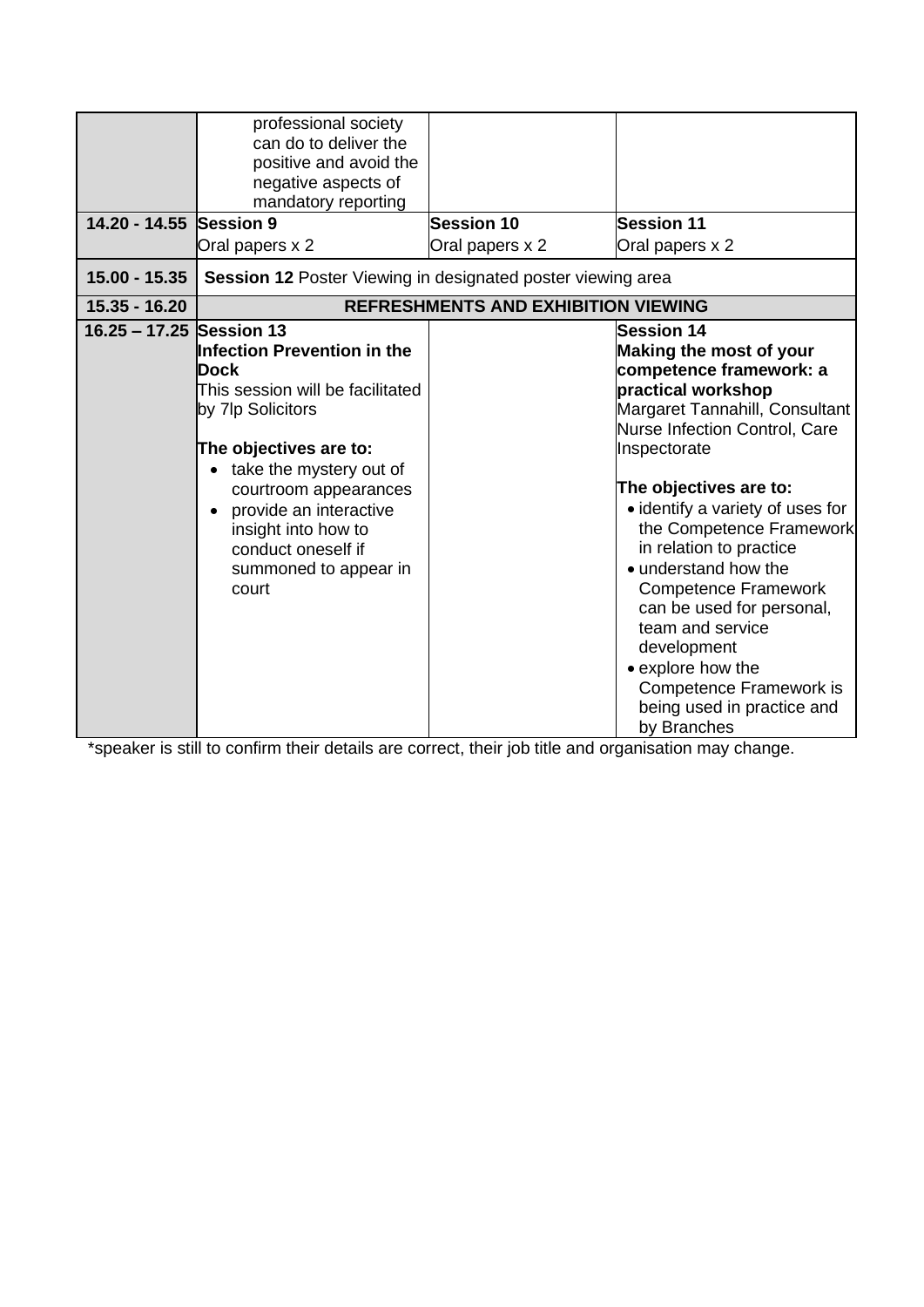|                 | DAY 2 Tuesday 2nd October 2012                                                                                                                                                                                                                                                                                                                    |                                                                                                                                                                                                                                                                                                                                                                                                                                                   |                                                                                                                                                                                                                                                                                                                                          |  |
|-----------------|---------------------------------------------------------------------------------------------------------------------------------------------------------------------------------------------------------------------------------------------------------------------------------------------------------------------------------------------------|---------------------------------------------------------------------------------------------------------------------------------------------------------------------------------------------------------------------------------------------------------------------------------------------------------------------------------------------------------------------------------------------------------------------------------------------------|------------------------------------------------------------------------------------------------------------------------------------------------------------------------------------------------------------------------------------------------------------------------------------------------------------------------------------------|--|
| <b>Time</b>     | Hall 1A                                                                                                                                                                                                                                                                                                                                           | Hall 1B                                                                                                                                                                                                                                                                                                                                                                                                                                           | Hall 1C                                                                                                                                                                                                                                                                                                                                  |  |
| $08.00 - 09.00$ |                                                                                                                                                                                                                                                                                                                                                   | <b>Session 15</b><br><b>Meet the experts</b><br>Develop your research skills How to investigate and<br>by meeting the experts<br>Professor Judith Tanner,<br><b>Professor of Clinical Nursing</b><br>Research, De Montfort<br><b>University</b><br>Dr David Jenkins, Consultant<br>Medical Microbiologist,<br>University Hospitals of<br>Leicester NHS Trust<br>Objectives are to:                                                                | <b>Session 16</b><br><b>Meet the experts</b><br>manage an outbreak: an<br>interactive session<br>Dr Tim Boswell, Consultant<br>Medical Microbiologist & ICD,<br>Nottingham University<br><b>Hospitals NHS Trust</b><br>Martin Kiernan, Nurse<br>Consultant, Infection<br>Prevention, Southport and<br><b>Ormskirk Hospital NHS Trust</b> |  |
|                 |                                                                                                                                                                                                                                                                                                                                                   | explore how to turn your Objectives are to:<br>ideas<br>into<br>a<br>research<br>study<br>identify what support is<br>$\bullet$<br>available<br>discuss whether there is<br>funding out there                                                                                                                                                                                                                                                     | provide participants<br>with the general<br>principles of<br>investigating and<br>managing outbreaks<br>demonstrate how<br>$\bullet$<br>these general<br>principles can be used<br>successfully when<br>faced with an unusual<br>and unexpected<br>outbreak situation                                                                    |  |
| $09.00 - 09.30$ | <b>Session 17</b><br><b>Role of ECDC</b><br>Dr. Anna-Pelagia<br>Magiorakos, ECDC,<br><b>Stockholm Sweden</b><br>The objectives are to:<br>confirm who ECDC<br>are and what their<br>main activities are?<br>discuss what are<br>the current infection<br>prevention and<br>control (IPC)<br>challenges and<br>projects that ECDC<br>is working on | <b>Session 18</b><br>Too posh to wash<br>Martin Kiernan, Nurse<br>Consultant, Infection<br>Prevention, Southport and<br><b>Ormskirk Hospital NHS Trust</b><br>The objectives are to:<br>review the literature<br>around non-specialists<br>undertaking cleaning<br>activities<br>examine the role of non-<br>$\bullet$<br>specialists in cleaning<br>discuss education of non-<br>specialists<br><b>Supported by an</b><br>educational grant from |                                                                                                                                                                                                                                                                                                                                          |  |
| $09.35 - 10.05$ | <b>Session 19</b><br>The effectiveness of<br>national HCAI                                                                                                                                                                                                                                                                                        | <b>Gama Healthcare</b><br><b>Session 20</b><br>Healthcare 'risk' waste<br>management: In sight, out                                                                                                                                                                                                                                                                                                                                               |                                                                                                                                                                                                                                                                                                                                          |  |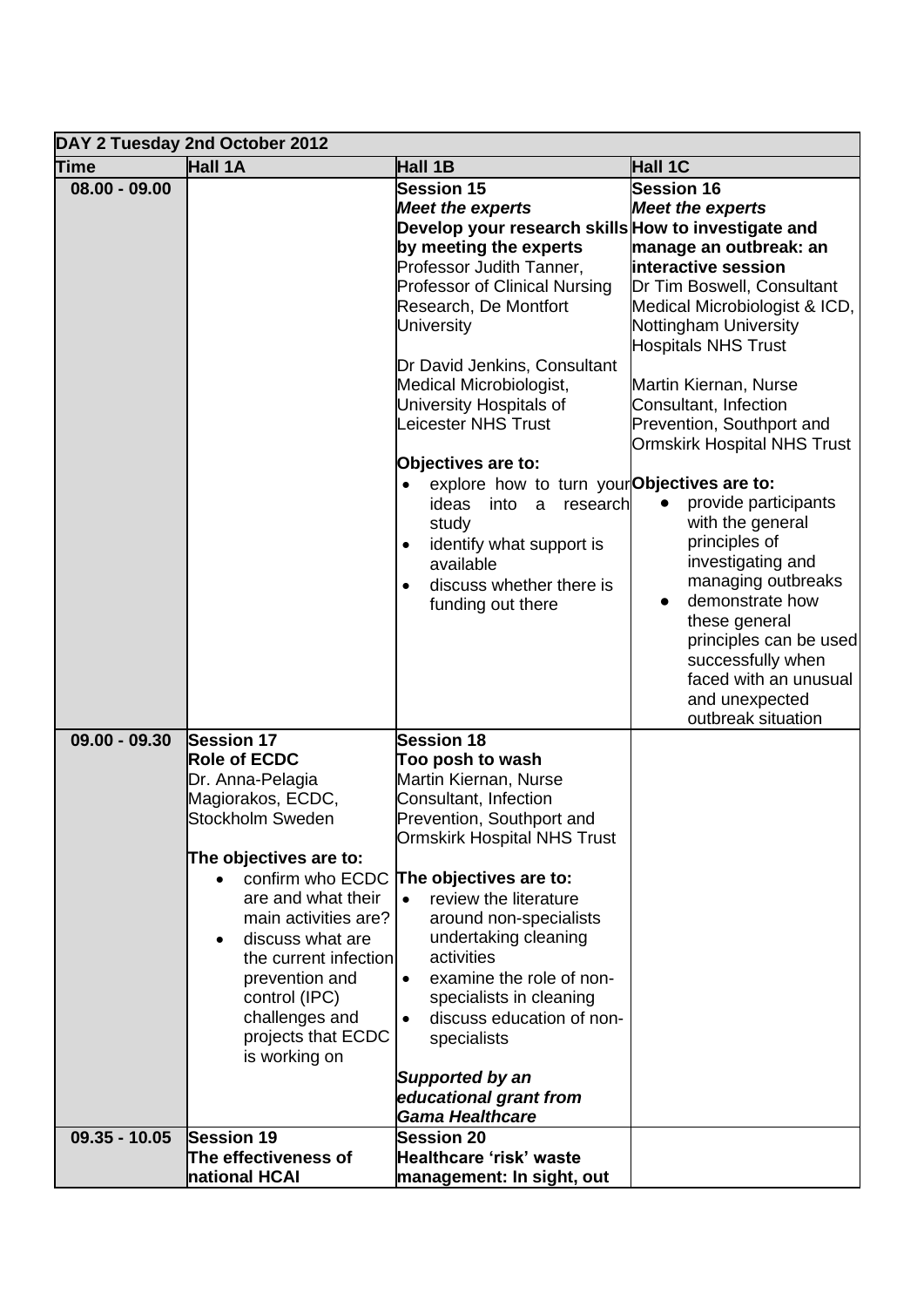|                 | programmes                        | of mind?                                                          |                                      |
|-----------------|-----------------------------------|-------------------------------------------------------------------|--------------------------------------|
|                 | Claire Kilpatrick, Nurse          | Edward Krisiunas, President,                                      |                                      |
|                 | Consultant, WHO World             | <b>WNWN International</b>                                         |                                      |
|                 | alliance for Patient Safety*      |                                                                   |                                      |
|                 |                                   | Objectives are to:                                                |                                      |
|                 | Objectives are to:                | identify the risks of                                             |                                      |
|                 | explore the impact                | 'risk' waste: what does                                           |                                      |
|                 | of national HCAI                  | the literature provide?                                           |                                      |
|                 | programmes                        | identify the challenges                                           |                                      |
|                 | evaluate the                      | to healthcare                                                     |                                      |
|                 | effectiveness of                  | practitioners e.g.                                                |                                      |
|                 | care bundles on                   | infection preventionist                                           |                                      |
|                 | patient outcomes                  | from a global                                                     |                                      |
|                 |                                   | perspective                                                       |                                      |
|                 |                                   | utilize healthcare                                                |                                      |
|                 |                                   | waste management                                                  |                                      |
|                 |                                   | resources enumerated                                              |                                      |
|                 |                                   | in the presentation to                                            |                                      |
|                 |                                   | apply to practice                                                 |                                      |
| $10.10 - 10.45$ | <b>Session 21</b>                 | <b>Session 22</b>                                                 | <b>Session 23</b>                    |
|                 | How do we know                    | The implementation of the                                         | The use of social marketing          |
|                 | infection prevention              | <b>European Sharps Directive</b>                                  | in health                            |
|                 | works                             | Ian Lindsley, Director,                                           | Gina Banns, OxfordSM*                |
|                 | Dr David Jenkins,                 | European Biosafety Network                                        |                                      |
|                 | <b>Consultant Medical</b>         |                                                                   | The objectives are to:               |
|                 | Microbiologist, University        | The objectives are to:                                            | describe the principles<br>$\bullet$ |
|                 | Hospitals of Leicester NHS        | • understand the                                                  | of social marketing                  |
|                 | Trust                             | implications of the                                               | identify examples of<br>$\bullet$    |
|                 |                                   | <b>European Sharps</b>                                            | how social marketing                 |
|                 | Objectives are to:                | <b>Directive</b>                                                  | has been used to                     |
|                 | gain an                           | • appreciate the challenges                                       | influence human                      |
|                 | understanding of                  | faced by organisations                                            | behaviour, improve                   |
|                 | how to interpret                  | • identify sustainable                                            | health and benefit                   |
|                 | infection prevention              | solutions to                                                      | society                              |
|                 | interventions                     | implementation                                                    | consider how social                  |
|                 | appreciate how to                 |                                                                   | marketing principles                 |
|                 | judge whether                     |                                                                   | may be applied to                    |
|                 | interventions really              |                                                                   | infection prevention                 |
|                 | work                              |                                                                   |                                      |
|                 | apply sound                       |                                                                   |                                      |
|                 | methods to                        |                                                                   |                                      |
|                 | literature reviews                |                                                                   |                                      |
|                 | and your own                      |                                                                   |                                      |
|                 | practice/2012                     |                                                                   |                                      |
| $10.45 - 11.30$ |                                   | <b>REFRESHMENTS AND EXHIBITION VIEWING</b>                        |                                      |
| $11.30 - 12.05$ | <b>Session 24</b>                 | <b>Session 25</b>                                                 | <b>Session 26</b>                    |
|                 | Improving quality during          | An ethnographic study of                                          | <b>IPS Research award</b>            |
|                 | times of transition               | infection prevention and                                          | winners x2                           |
|                 | <b>Professor Ian Cumming</b>      | control in a mental health                                        |                                      |
|                 | <b>OBE, National Director for</b> | trust-                                                            |                                      |
|                 | <b>Quality During Transition,</b> | Dr Julie Hughes, Nurse                                            |                                      |
|                 | <b>National Quality Team</b>      | Consultant/Senior Lecturer, 5                                     |                                      |
|                 |                                   |                                                                   |                                      |
|                 | The objectives are to:            | <b>Boroughs Partnership NHS</b><br>Foundation Trust/University of |                                      |

 $\overline{\phantom{a}}$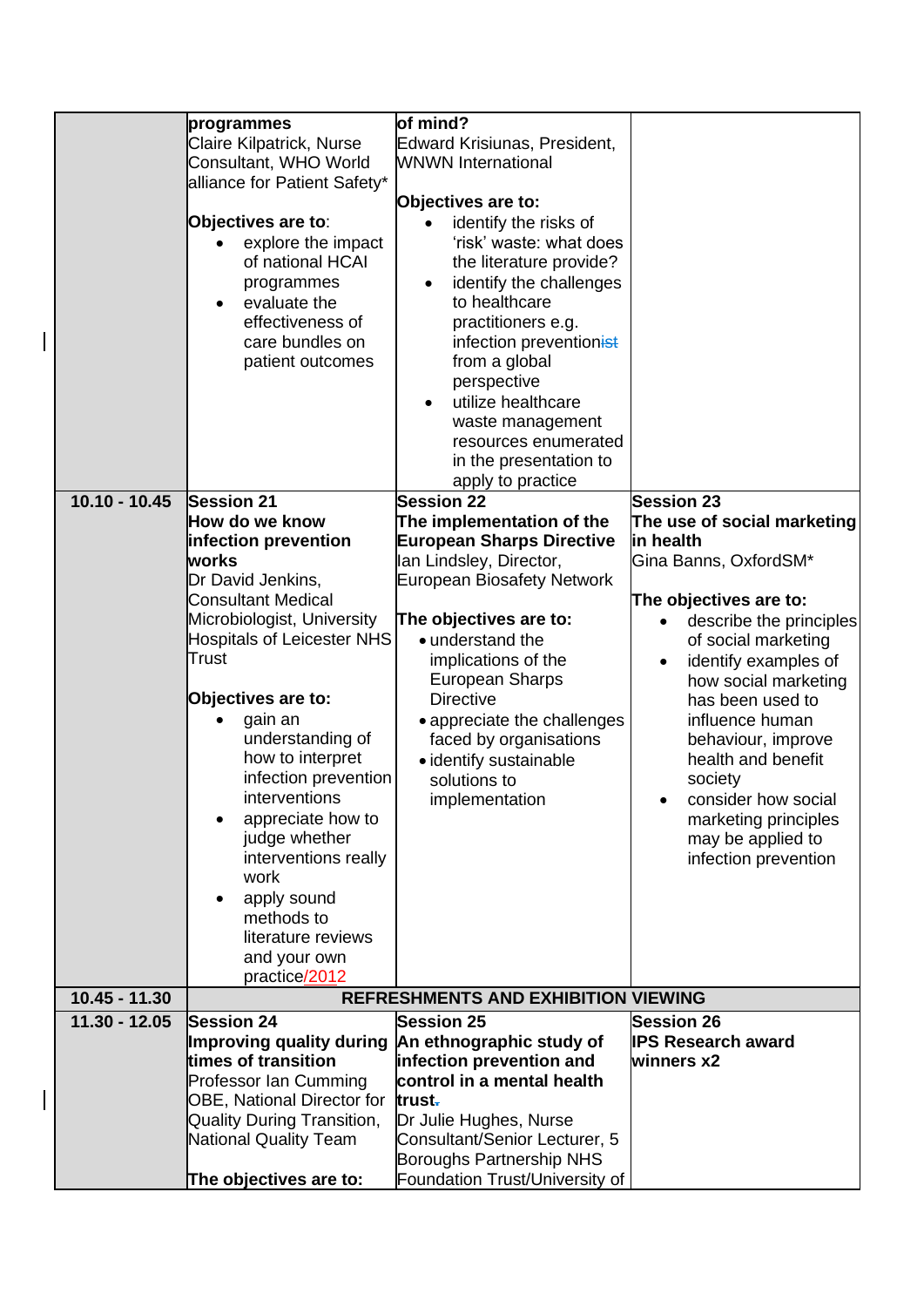|                 | understand the<br>importance of<br>continual quality<br>improvement<br>appreciate the<br>challenges faced<br>improving quality<br>during time of<br>transition<br>understand the<br>processes and<br>systems required to<br>ensure high quality<br>care is delivered<br>during transition to a<br>new healthcare<br>system | <b>Chester</b><br>The objectives are to:<br>gain an indepth study<br>of the challenges<br>involved in complying<br>with infection<br>prevention in a mental<br>health trust<br>gain an insight into the<br>role of leadership,<br>roles models and<br>organisational<br>structure within<br>infection prevention<br>and control<br>identify the<br>educational/training<br>preparation and the<br>needs of healthcare<br>workers in relation to<br>infection prevention<br>and control and make<br>recommendations for<br>practice |                                                                                                                                                                                                                                            |
|-----------------|----------------------------------------------------------------------------------------------------------------------------------------------------------------------------------------------------------------------------------------------------------------------------------------------------------------------------|------------------------------------------------------------------------------------------------------------------------------------------------------------------------------------------------------------------------------------------------------------------------------------------------------------------------------------------------------------------------------------------------------------------------------------------------------------------------------------------------------------------------------------|--------------------------------------------------------------------------------------------------------------------------------------------------------------------------------------------------------------------------------------------|
| $12.10 - 12.45$ | <b>Session 27</b><br>Oral papers x2                                                                                                                                                                                                                                                                                        | <b>Session 28</b><br><b>Oral Papers x2</b>                                                                                                                                                                                                                                                                                                                                                                                                                                                                                         | <b>Session 29</b><br>Oral Papers x2                                                                                                                                                                                                        |
| $12.45 - 14.15$ |                                                                                                                                                                                                                                                                                                                            | <b>REFRESHMENTS AND EXHIBITION VIEWING</b>                                                                                                                                                                                                                                                                                                                                                                                                                                                                                         |                                                                                                                                                                                                                                            |
| 14.20 - 14-55   |                                                                                                                                                                                                                                                                                                                            | Session 30 Poster Viewing in designated poster viewing area                                                                                                                                                                                                                                                                                                                                                                                                                                                                        |                                                                                                                                                                                                                                            |
| $15.00 - 15.35$ | <b>Session 31</b><br><b>Patient Involvement - A</b><br>requirement for Patient<br><b>Safety</b>                                                                                                                                                                                                                            | <b>Session 32</b><br>Vaccine preventable<br>diseases, global challenges winners<br>and solutions                                                                                                                                                                                                                                                                                                                                                                                                                                   | <b>Session 33</b><br><b>IPS Research award</b>                                                                                                                                                                                             |
|                 | Margaret Murphy, Steering Joanne Yarwood, Head of<br>Group Member, Patient for Implementation -                                                                                                                                                                                                                            |                                                                                                                                                                                                                                                                                                                                                                                                                                                                                                                                    | <b>ATP monitoring in periods</b><br>of high C. Diff incidence                                                                                                                                                                              |
|                 | Patient Safety, World<br><b>Health Organisation</b>                                                                                                                                                                                                                                                                        | Immunisation, Department of<br>Health                                                                                                                                                                                                                                                                                                                                                                                                                                                                                              | Diane Thomlinson                                                                                                                                                                                                                           |
|                 | (WHO)*                                                                                                                                                                                                                                                                                                                     | The objectives are to<br>understand the following:                                                                                                                                                                                                                                                                                                                                                                                                                                                                                 | The patient experience of<br>surgical site infection                                                                                                                                                                                       |
|                 | The objectives are to:<br>define patient<br>$\bullet$<br>involvement and<br>engagement in the<br>21st century                                                                                                                                                                                                              | the role of vaccines<br>$\bullet$<br>in reducing infectious<br>disease, and the<br>benefits to the<br>individual and wider                                                                                                                                                                                                                                                                                                                                                                                                         | Professor Judith Tanner,<br><b>Professor of Clinical Nursing</b><br>Research, De Montfort<br>University                                                                                                                                    |
|                 | outline some key<br>٠<br>examples of failures in<br>patient involvement<br>that can lead to patient<br>harm, including HCAI<br>outline some key<br>٠<br>examples of patient<br>involvement<br>successes and how<br>these can be achieved                                                                                   | public health<br>the role of the<br>healthcare<br>professional in<br>promoting and<br>delivering<br>immunization<br>challenges faced when<br>dealing with different<br>cultures                                                                                                                                                                                                                                                                                                                                                    | The objectives of these<br>sessions are to:<br>describe the methods<br>$\bullet$<br>used in each project<br>present the results of<br>each study<br>discuss the practice<br>implications of the<br>research<br>identify the limitations of |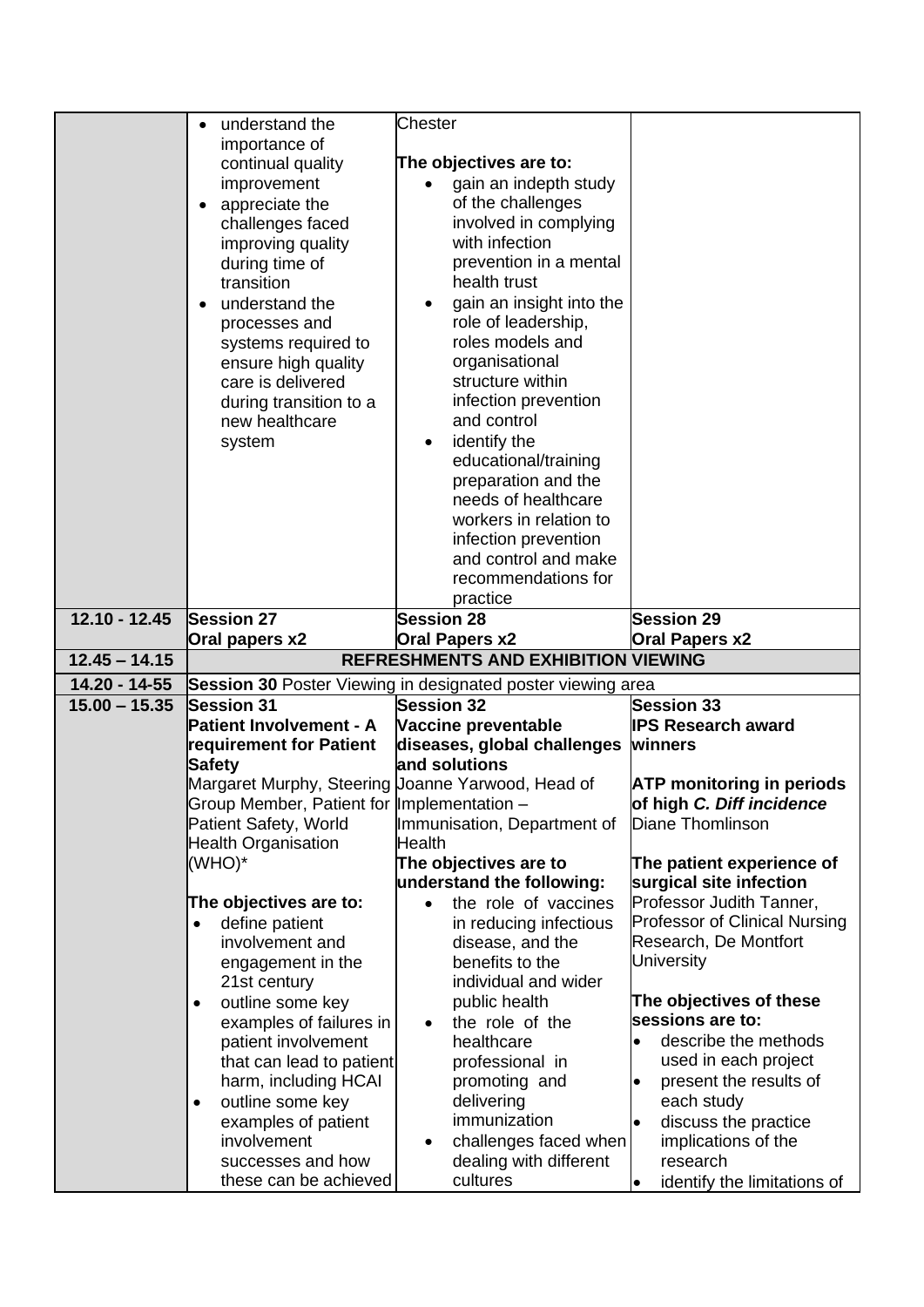|                 | by healthcare workers                    | vaccine developments                                      | the project and highlight |
|-----------------|------------------------------------------|-----------------------------------------------------------|---------------------------|
|                 | every day                                | to address Infectious                                     | areas of further research |
|                 |                                          | Disease adversaries -                                     |                           |
| $15.35 - 16.20$ |                                          | old and new<br><b>REFRESHMENTS AND EXHIBITION VIEWING</b> |                           |
| $16.25 - 17.15$ | <b>Session 34</b>                        |                                                           |                           |
|                 | Set me free - letting go                 |                                                           |                           |
|                 | of hand hygiene                          |                                                           |                           |
|                 | Julie Storr, WHO Project                 |                                                           |                           |
|                 | Manager, Patient Safety,                 |                                                           |                           |
|                 | Imperial College London*                 |                                                           |                           |
|                 | Claire Kilpatrick, Nurse                 |                                                           |                           |
|                 | Consultant, WHO World                    |                                                           |                           |
|                 | alliance for Patient Safety*             |                                                           |                           |
|                 | The objectives are to:                   |                                                           |                           |
|                 | describe the current                     |                                                           |                           |
|                 | context for hand                         |                                                           |                           |
|                 | hygiene                                  |                                                           |                           |
|                 | improvement and                          |                                                           |                           |
|                 | how assimilation,                        |                                                           |                           |
|                 | influenced by the                        |                                                           |                           |
|                 | field of public health                   |                                                           |                           |
|                 | and policy                               |                                                           |                           |
|                 | implementation,                          |                                                           |                           |
|                 | could lead to greater                    |                                                           |                           |
|                 | <b>success</b>                           |                                                           |                           |
|                 | explore what we can                      |                                                           |                           |
|                 | learn from human                         |                                                           |                           |
|                 | factors, ergonomics,                     |                                                           |                           |
|                 | neurosciences and<br>social marketing to |                                                           |                           |
|                 | best make hand                           |                                                           |                           |
|                 | hygiene a central                        |                                                           |                           |
|                 | and intuitive                            |                                                           |                           |
|                 | behaviour within a                       |                                                           |                           |
|                 | set of behaviours                        |                                                           |                           |
|                 | and actions that are                     |                                                           |                           |
|                 | necessary for safety,                    |                                                           |                           |
|                 | including through the                    |                                                           |                           |
|                 | use of care bundles                      |                                                           |                           |
|                 | outline a blueprint for<br>$\bullet$     |                                                           |                           |
|                 | action to sustain                        |                                                           |                           |
|                 | hand hygiene                             |                                                           |                           |
|                 | integration and                          |                                                           |                           |
|                 | improvement                              |                                                           |                           |

\* speaker is still to confirm their details are correct, their job title and organisation may change.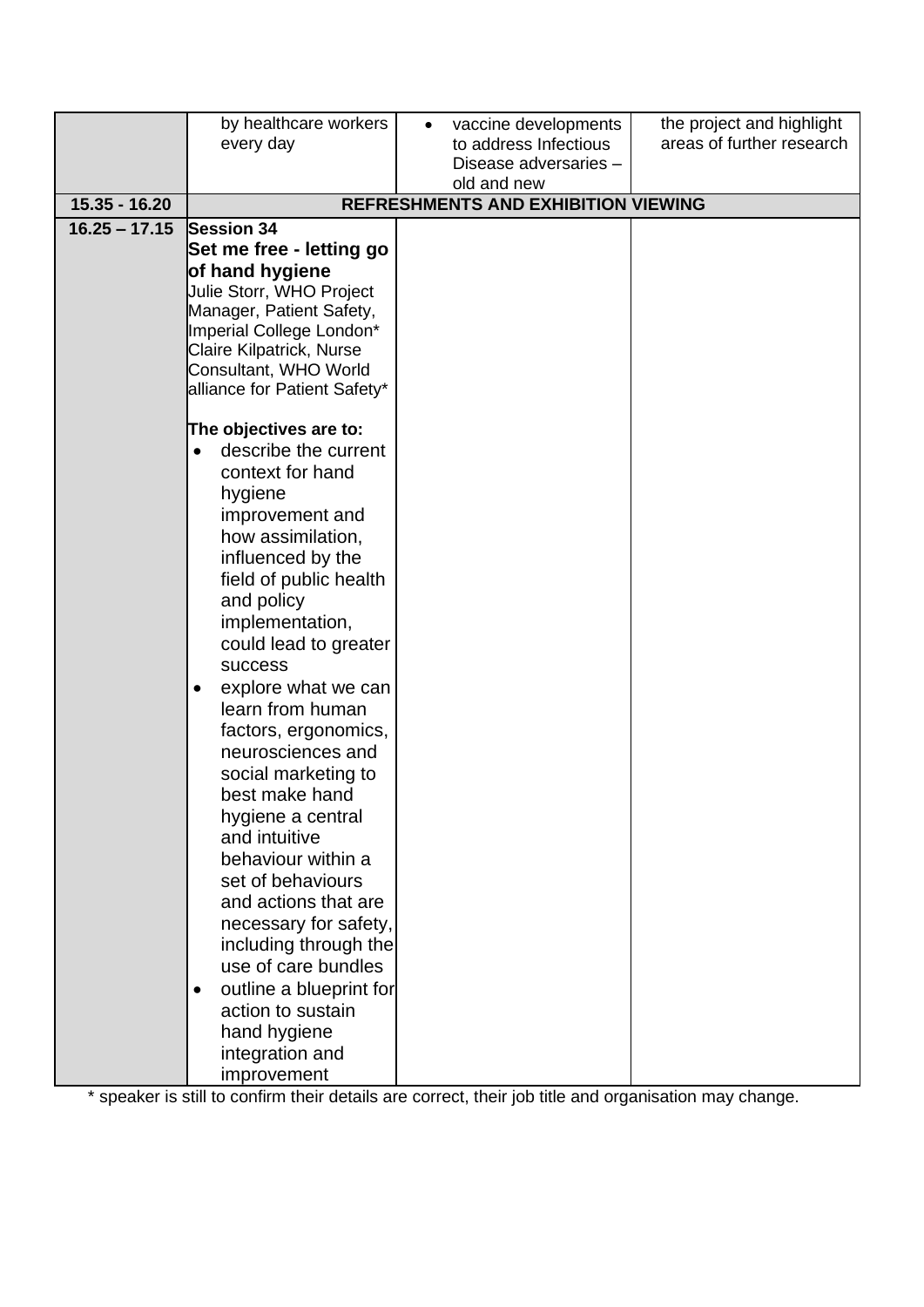|                          | DAY 3 Wednesday 3rd October 2012                                                                                                                                                                                                                                                                                                                                                                                                                                                                                                                                                                                                                                                                                                                                                                                                                                                                       |                                                                                                                                                                                                                  |
|--------------------------|--------------------------------------------------------------------------------------------------------------------------------------------------------------------------------------------------------------------------------------------------------------------------------------------------------------------------------------------------------------------------------------------------------------------------------------------------------------------------------------------------------------------------------------------------------------------------------------------------------------------------------------------------------------------------------------------------------------------------------------------------------------------------------------------------------------------------------------------------------------------------------------------------------|------------------------------------------------------------------------------------------------------------------------------------------------------------------------------------------------------------------|
| <b>Time</b>              | Hall 1A                                                                                                                                                                                                                                                                                                                                                                                                                                                                                                                                                                                                                                                                                                                                                                                                                                                                                                | Hall 1B                                                                                                                                                                                                          |
| 09.00 - 09.30 Session 35 | <b>Ayliffe Lecture</b><br>Professor Andreas Voss, Consultant<br>Microbiologist, Canisius-Wilhelmina Hospital<br>Professor of Medical Microbiology and<br>Infection Control, Radboud University<br>Nijmegen Medical Centre<br>Nijmegen, The Netherlands*                                                                                                                                                                                                                                                                                                                                                                                                                                                                                                                                                                                                                                                |                                                                                                                                                                                                                  |
| 09.35 - 10.05 Session 36 |                                                                                                                                                                                                                                                                                                                                                                                                                                                                                                                                                                                                                                                                                                                                                                                                                                                                                                        |                                                                                                                                                                                                                  |
| 10.10 - 10.45 Session 37 | <b>European Prevalence Survey - England</b><br>perspective Subtitle: ECDC led Point<br>prevalence survey on healthcare<br>associated infections and antimicrobial<br>use in acute care hospitals<br>Dr Susan Hopkins, Healthcare<br>Epidemiologist, Health Protection Agency<br>Consultant in Infectious Diseases &<br>Microbiology, Royal Free Hampstead NHS<br>Trust Honorary Senior Lecturer, UCL*<br>The objectives are to:<br>review preliminary data from Europe<br>$\bullet$<br>UK & Ireland - inter-country comparisons<br>$\bullet$<br>discuss where to next with HCAI<br>surveillance & interventions<br>explore what actions are required for<br>antimicrobial stewardship<br>E-coli - Management of an international<br>wide e-coli outbreak<br>Professor Dilys Morgan, Head,<br>Gastrointestinal, Emerging and Zoonotic<br>Infections, Health Protection Agency<br>The objectives are to: | <b>Session 38</b><br>Surface coatings - a review of<br>the evidence<br>Christopher Gush, Head of Clinical<br>Innovation and Research, Royal<br>College of General Practitioners*<br>The objectives are to:       |
|                          | understand the complexities and<br>challenges of dealing with an<br>international outbreak<br>identify the mechanisms for case<br>٠<br>finding on an international scale<br>understand international surveillance<br>systems and control measures                                                                                                                                                                                                                                                                                                                                                                                                                                                                                                                                                                                                                                                      | The rationale for<br>$\bullet$<br>antimicrobial surfaces in<br>healthcare<br>An overview of available<br>$\bullet$<br>antimicrobial surfaces<br>Gaps in the evidence for<br>the use of antimicrobial<br>surfaces |
| 10.45 - 11.30            | <b>REFRESHMENTS AND EXHIBITION VIEWING</b>                                                                                                                                                                                                                                                                                                                                                                                                                                                                                                                                                                                                                                                                                                                                                                                                                                                             |                                                                                                                                                                                                                  |
| 11.30 - 12.05 Session 39 | <b>Surveillance and Targets</b><br><b>Surveillance - Jennie Wilson *</b>                                                                                                                                                                                                                                                                                                                                                                                                                                                                                                                                                                                                                                                                                                                                                                                                                               | <b>Session 40</b><br>Pandemic influenza planning - a<br>framework for an earthquake<br>response                                                                                                                  |
|                          | <b>Target - Martin Kiernan, Nurse Consultant,</b><br>Infection Prevention, Southport and Ormskirk Specialist - Infection Presentation                                                                                                                                                                                                                                                                                                                                                                                                                                                                                                                                                                                                                                                                                                                                                                  | Julianne Munro, Clinical Nurse                                                                                                                                                                                   |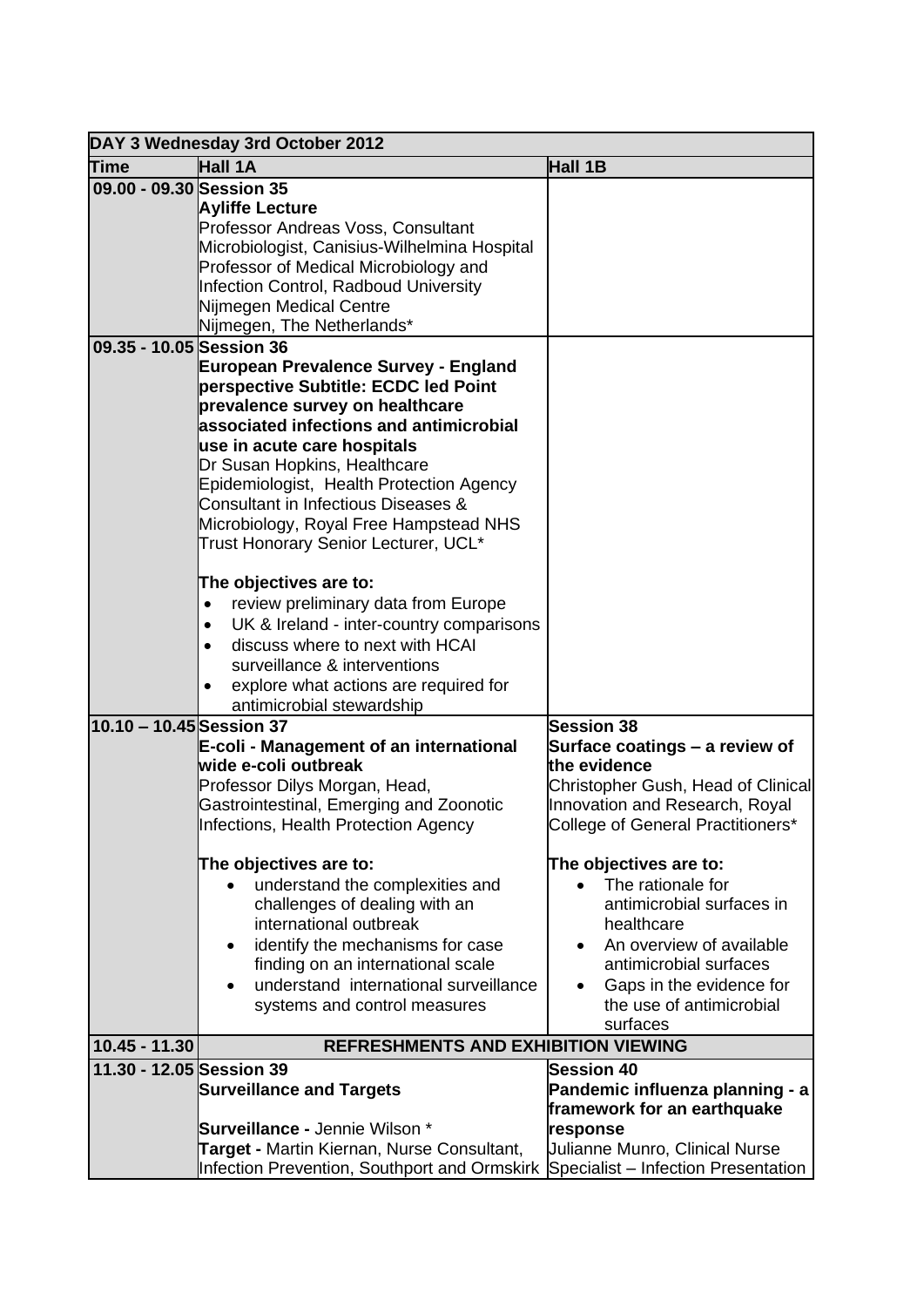|                          | <b>Hospital NHS Trust</b>                                                                                                                      | and Control, The Princess                                                                                                                                                                                                                                                                                                                                                                                                                            |
|--------------------------|------------------------------------------------------------------------------------------------------------------------------------------------|------------------------------------------------------------------------------------------------------------------------------------------------------------------------------------------------------------------------------------------------------------------------------------------------------------------------------------------------------------------------------------------------------------------------------------------------------|
|                          |                                                                                                                                                | Margaret Hospital, Canterbury                                                                                                                                                                                                                                                                                                                                                                                                                        |
|                          | The objectives are to:                                                                                                                         | <b>District Health Board</b>                                                                                                                                                                                                                                                                                                                                                                                                                         |
|                          | briefly review current HCAI<br>surveillance                                                                                                    | Christchurch, New Zealand                                                                                                                                                                                                                                                                                                                                                                                                                            |
|                          |                                                                                                                                                | The objectives are to:                                                                                                                                                                                                                                                                                                                                                                                                                               |
|                          | examine opportunities for developing<br>effective surveillance activities<br>discuss the use of surveillance data in<br>performance management | outline the key strategies<br>from a pandemic influenza<br>action plan utilized for<br>disaster management in a<br>city extensively damaged<br>by several earthquakes in<br>2010 and 2011<br>discuss the importance of a<br>$\bullet$<br>well established<br><b>Coordinated Incident</b><br>Management System when<br>faced with a major natural<br>disaster<br>outline Infection Prevention<br>and Control issues and<br>solutions utilized in both |
|                          |                                                                                                                                                | hospitals and the<br>community to deal with no<br>running water and a non<br>functioning sewage system<br>review issues surrounding<br>$\bullet$<br>relocation, evacuation and<br>setting up of welfare<br>centres<br>describe surveillance that<br>supports the success of<br>Infection Prevention and<br>Control strategies<br>implemented                                                                                                         |
| 12.10 - 12.45 Session 41 |                                                                                                                                                | <b>Session 42</b>                                                                                                                                                                                                                                                                                                                                                                                                                                    |
|                          | <b>HOUDINI</b><br>Professor Heather Loveday, Principal<br>Lecturer, University of West London*<br>The objectives are to:<br><b>TBC</b>         | Are we too clean for our own<br>good? - the hygiene hypothesis<br>and its implications for Infection<br><b>Prevention and Control</b><br>Professor Sally Bloomfield, Hon<br>Professor London School of<br>Hygiene and Tropical Medicine,<br>Chairman International Scientific<br>Forum on Home Hygiene,<br>International Scientific Forum on<br>Home Hygiene                                                                                         |
|                          |                                                                                                                                                | The objectives are to:<br>review current understanding<br>about the link between<br>microbial exposure and the<br>development of allergies and<br>other chronic inflammatory                                                                                                                                                                                                                                                                         |